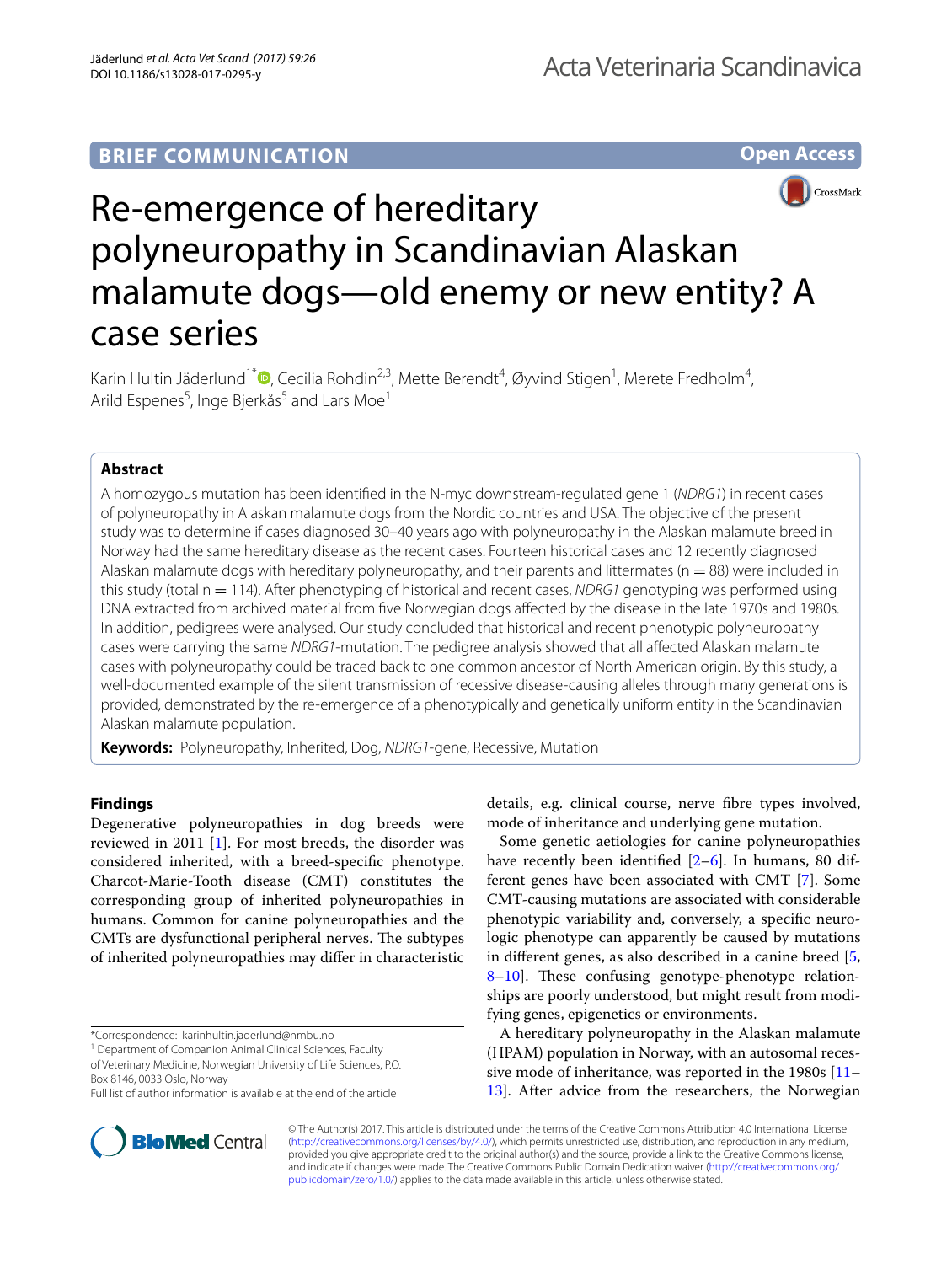Alaskan malamute (AM) club initiated a breeding strategy to exclude obligate or probable carrier dogs from breeding, and thereafter no cases were diagnosed for more than 20 years. However, recently cases of HPAM recurred in Scandinavia. In 2013, recent HPAM cases from the Nordic countries and USA were reported to be homozygous for a mutation in the N-myc downstreamregulated gene 1 (*NDRG1*) [\[4](#page-3-9)].

Breeding strategies against recessively inherited canine diseases purely based on phenotypic characteristics have also failed previously, e.g. as with the fox terrier hereditary ataxia [[14](#page-3-10)] since, inadvertently, carrier animals can go undetected in the population. Nonetheless, based on phenotypic similarities one cannot decide whether the recurring entity is the same disease genetically. Furthermore, even if the same genotype was confrmed in afected animals from diferent periods, it is best to prove that the mutated allele has been transmitted silently through the generations by identifying a common ancestor for all affected cases, if possible. The alternative would be that a separate mutation had occurred in the same locus in parallel in another founder—while feasible, this is extremely unlikely.

Thus, one aim of the present study was to investigate if the genotype in archived tissue from historical Norwegian HPAM cases was the same as the genotype found in recent Scandinavian cases. We also aimed at linking the families of historical and recent Scandinavian cases together by pedigree analysis.

Altogether, 114 privately owned AM dogs were included in this case series. A total of eight historical DNA samples were available (only seven ultimately provided useable DNA for *NDRG1* testing); DNA samples from 21 recent dogs were previously *NDRG1* tested. Forty-one historical dogs were included in the pedigree only (they were not *NDRG1* tested) and of those, clinical information allowing a diagnosis of polyneuropathy was available for nine dogs. No ethics approval was required as samples were collected in accordance with the institutional guidelines for animal welfare and ethics and all diagnostic procedures and samplings would anyway have been carried out as part of the normal clinical diagnostics in afected animals.

Fourteen historical AM dogs with a clinical diagnosis of polyneuropathy, born in Norway from 1975 to 1983, were investigated (Fig. [1](#page-2-0)). Information characterizing the historical dogs was retrieved from archived clinical records, pedigrees, photos, histopathological specimens, electron microscopy images and images from muscle histochemistry. One of the authors (LM) had examined all historical cases clinically and neurologically at the Norwegian School of Veterinary Science (NVH). Predominant clinical signs were exercise intolerance, inspiratory stridor and pelvic limb ataxia. Nine of the cases were necropsied at NVH by one of the authors (IB). For the genotyping, archived formalin-fxed parafn-embedded (FFPE) tissue blocks from six afected dogs were available.

In addition, archived information about all littermates  $(n = 27)$  and parents  $(n = 7)$  of the affected historical dogs were scrutinized. Four parents and four littermates had been examined at NVH, none of these showed signs of polyneuropathy. According to breeders and owners at that time, the other littermates ( $n = 23$ ) and parents  $(n = 3)$  also appeared unaffected. For additional genotyping of historical material, archived frozen semen from one unafected littermate and FFPE tissue blocks from another unafected littermate were available. Both these dogs belonged to the group of littermates that were clinically examined at NVH.

Twelve afected recent dogs, born from 2001 to 2013, were from Norway ( $n = 9$ ), Sweden ( $n = 2$ ) and Denmark (n = 1). All had been tested homozygous for the *NRDG1* mutation. Predominant clinical signs were exercise intolerance, inspiratory stridor and pelvic limb ataxia. They were clinically diagnosed with AM polyneuropathy, as described by Bruun et al.  $[4]$  $[4]$ . Five of them were also included in that study [\[4\]](#page-3-9).

Furthermore, we included available information on parents and littermates ( $n = 54$ ) of recent cases. Finally, we classifed the littermates of all afected dogs as either "examined and unafected" or "unknown clinical status", as well as "heterozygous" or "wild type" for unafected dogs genetically tested (Fig. [1](#page-2-0)).

Accordingly, tissues from altogether eight historical dogs were available for genotyping. DNA was extracted from FFPE tissue ( $n = 7$ ) and frozen semen ( $n = 1$ ) using a commercial purification kit (MasterPure™ DNA Purification Kit; Epicentre, Madison, USA) and phenol–chloroform extraction respectively. Genotyping was performed using a TaqMan assay as described previously [[4\]](#page-3-9).

Pedigrees of the recent  $(n = 12)$  and historically  $(n = 14)$  affected Scandinavian cases were retrieved from the Kennel Clubs of Norway, Denmark and Sweden and supplemented with ancestral information of relatives from the Kennel Clubs of America, Finland, Australia and the AM database. Pedigrees were compared, and lineages of both parents of afected dogs were traced back in time to the most recent common ancestor.

Extraction of DNA from tissue was successful in fve historical cases and in the two unaffected littermates. The fve cases were all homozygous for the *NDRG1*-mutation. One genotyped littermate was heterozygous and the other genotyped littermate was homozygous for the wild type allele (Fig.  $1$ ). Thereby, we could confirm that those historical cases had the same genetic background for their disorder as previously reported recent cases [[4\]](#page-3-9).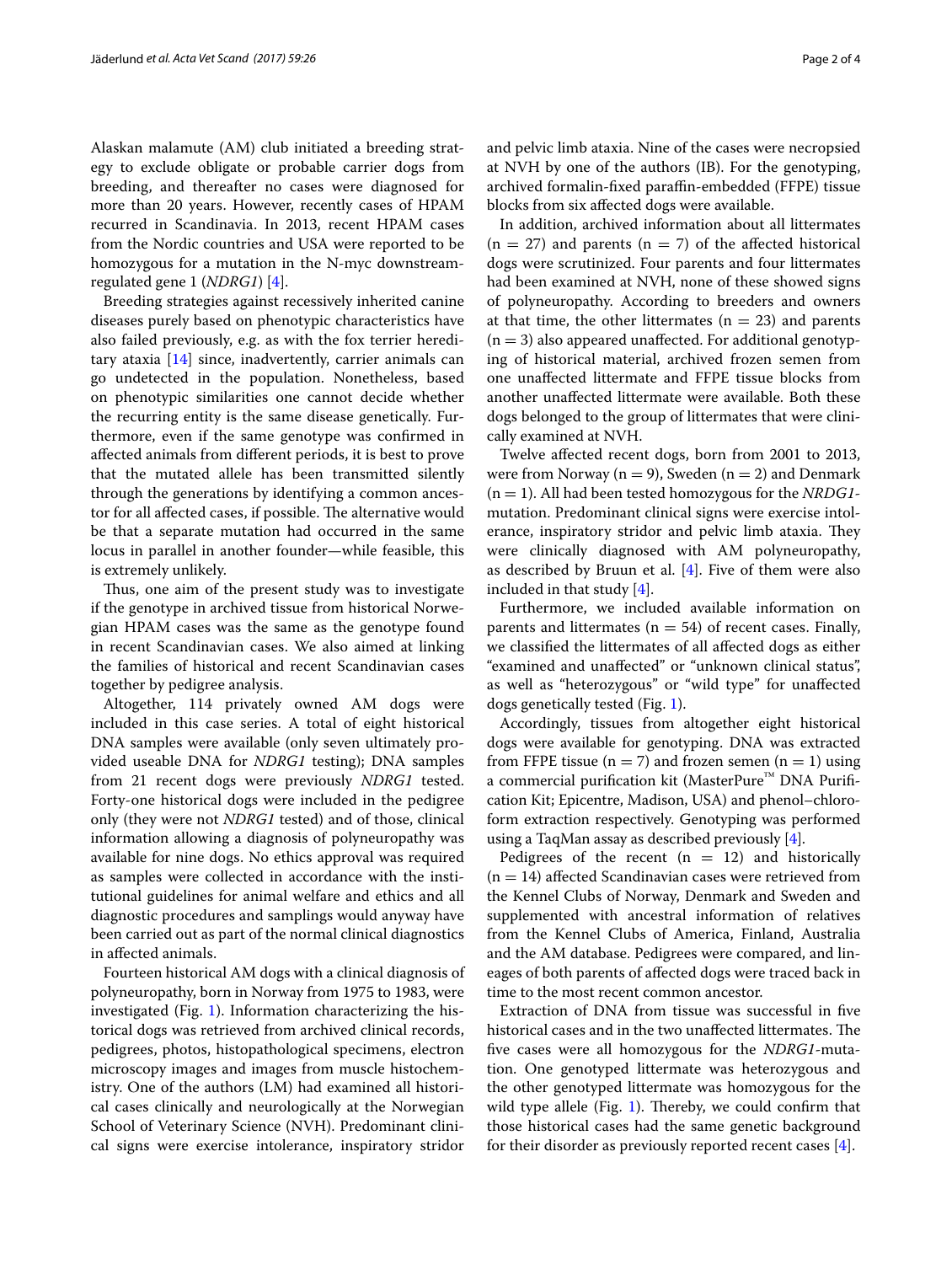

<span id="page-2-0"></span>From the pedigree analyses it appeared that all afected dogs, recent and historical, had a North American female dog born approximately 1955 as their most recent common ancestor on both their father's and their mother's sides  $(Fig. 1)$  $(Fig. 1)$  $(Fig. 1)$ . This points to her (or potentially one of her ancestors) as a possible and probable founder of the mutation. However, no DNA was available to prove this assumption.

The historical Norwegian and the recent Scandinavian HPAM-cases are linked together by having the same genotype and a common ancestry. HPAM, emerging in the Scandinavian population of AMs decades apart, should be considered one uniform entity. On a more general level, this re-emergence of a phenotypically and genetically uniform entity in the Scandinavian Alaskan malamute population provides a well-documented example of the silent transmission of recessive disease-causing alleles through many generations.

The breeding strategy by the Norwegian breed club aimed to exempt dogs from breeding that: (1) with certainty were carriers of the abnormal gene (parents: heterozygotes; and afected animals: homozygotes) and (2) to avoid using animals with a high probability of being carriers; (i.e. siblings of afected animals and ofspring of parents that earlier had produced afected dogs). It was recommended (3) to record all information about HPAM status in future ofspring and (4) to demonstrate a supportive attitude to breeders who unintentionally had produced HPAM cases.

The breeding strategy of the Norwegian AM club was indeed successful in preventing new cases of HPAM among descendants of the families directly involved in the histori-cal cases (Fig. [1\)](#page-2-0). The return of HPAM in Scandinavia was still not surprising, given the mode of inheritance and the mobility of dogs between diferent countries. As recessive alleles can be transmitted silently through generations,